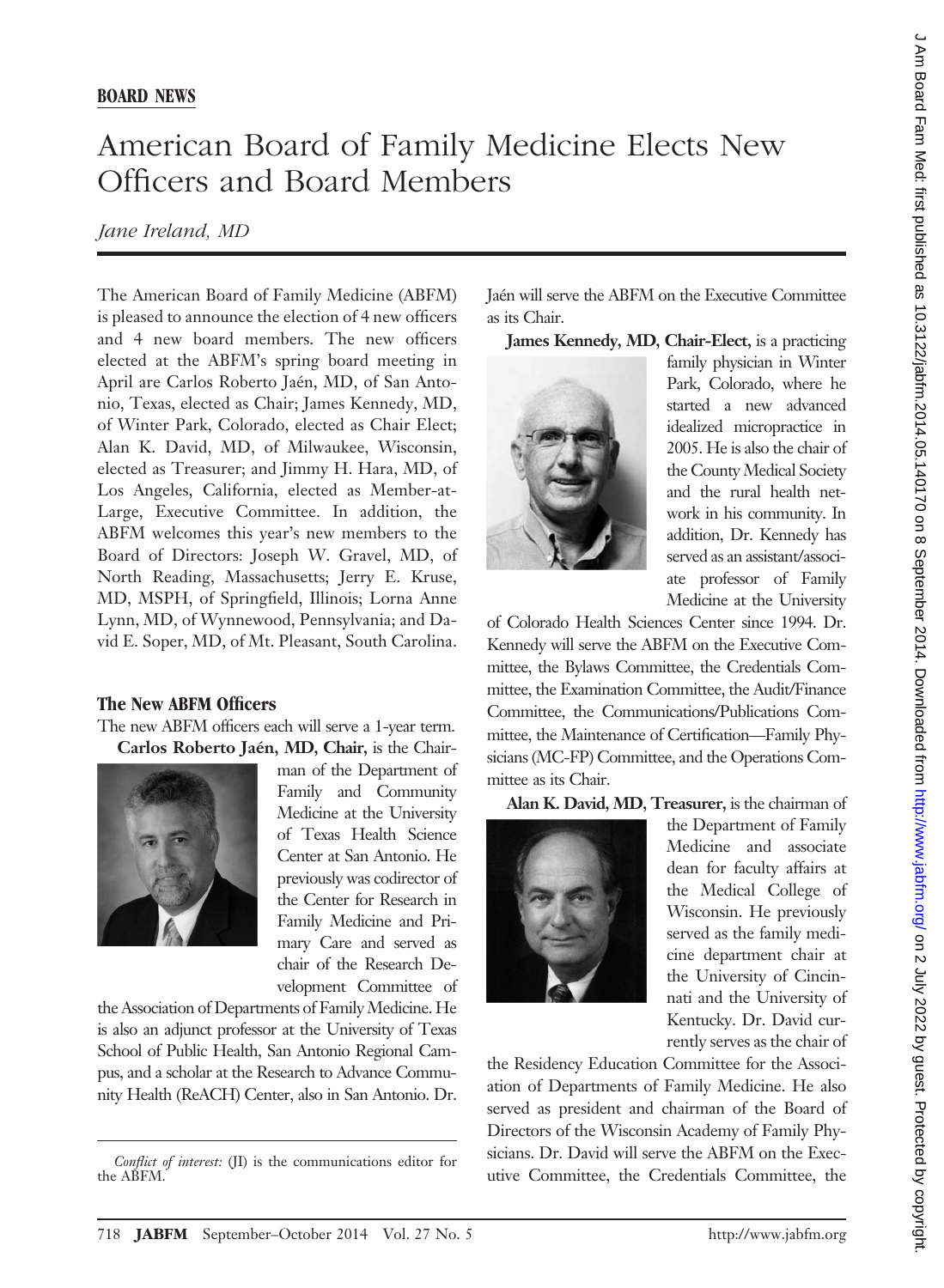Examination Committee, the Research & Development Committee, the Communications/Publications Committee, the Bylaws Committee as its Chair, and the Audit/Finance Committee as its Chair.

**Jimmy H. Hara, MD, Member-at-Large, Execu-**



**tive Committee,** serves as associate dean and professor of Family Medicine at Charles Drew University of Medicine and Science. He previously served as the regional lead physician for Community Benefit for Southern California Kaiser Permanente and is the residency program director emeritus, after serving 25

years as Director for Kaiser Los Angeles. Dr. Hara is also a clinical professor of family medicine at the David Geffen School of Medicine at UCLA. For the past year he has served as Fire Commissioner for the city of Los Angeles. In 2006, he received the American Academy of Family Physician's Nikitas Zervanos National Outstanding Residency Program Director Award and in 2009 received the Physician Humanitarian Award from the Medical Board of California. Dr. Hara will serve the ABFM on the Executive Committee, the Bylaws Committee, the Operations Committee, the Examination Committee, the Audit/Finance Committee, the Research & Development Committee, the MC-FP Committee, and the Credentials Committee as its Chair.

## **The ABFM Welcomes 4 New Members to the Board of Directors**

**Joseph W. Gravel, Jr, MD,** is the chief medical officer



for the Greater Lawrence Family Health Center and the residency program director for the Lawrence Family Medicine Residency. He has been a residency program director for 19 years. He is the immediate past president of the Massachusetts Academy of Family Physicians and a past president of the Association of Family Medicine

Residency Directors and the Family Medicine Education Consortium. Dr. Gravel is a professor of family medicine & community health at the University of Massachusetts Medical School. Dr. Gravel will serve the ABFM on the Operations Committee and the Examination Committee.

**Jerry E. Kruse, MD, MSPH,** is a professor in



both the Departments of Family & Community Medicine and Medical Education and is executive associate dean at Southern Illinois University School of Medicine. Before this, Dr. Kruse spent 9 years as the executive director of the Quincy Family Medicine Programs and 19 years on the faculty of the Quincy Family Practice

Residency Program, serving as assistant program director for 9 years and as program director for 12 years. Dr. Kruse will serve the ABFM on the Research and Development Committee and the Communications/Publications Committee.

**Lorna Anne Lynn, MD,** is the director of prac-



tice assessment development and evaluation and staff administrator for the Conflict of Interest Committees for the American Board of Internal Medicine (ABIM). Before this, she served as the ABIM's director of practice improvement module research for 4 years and as the director of recertification development for 9

years. Dr. Lynn will serve the ABFM on the Examination Committee and the MC-FP Committee.

**David E. Soper, MD,** is the vice chairman



and director of the Division of Academic Specialists in General Obstetrics and Gynecology in the Department of Obstetrics and Gynecology at the Medical University of South Carolina (MUSC). He is also the J. Marion Sims Professor of Obstetrics and